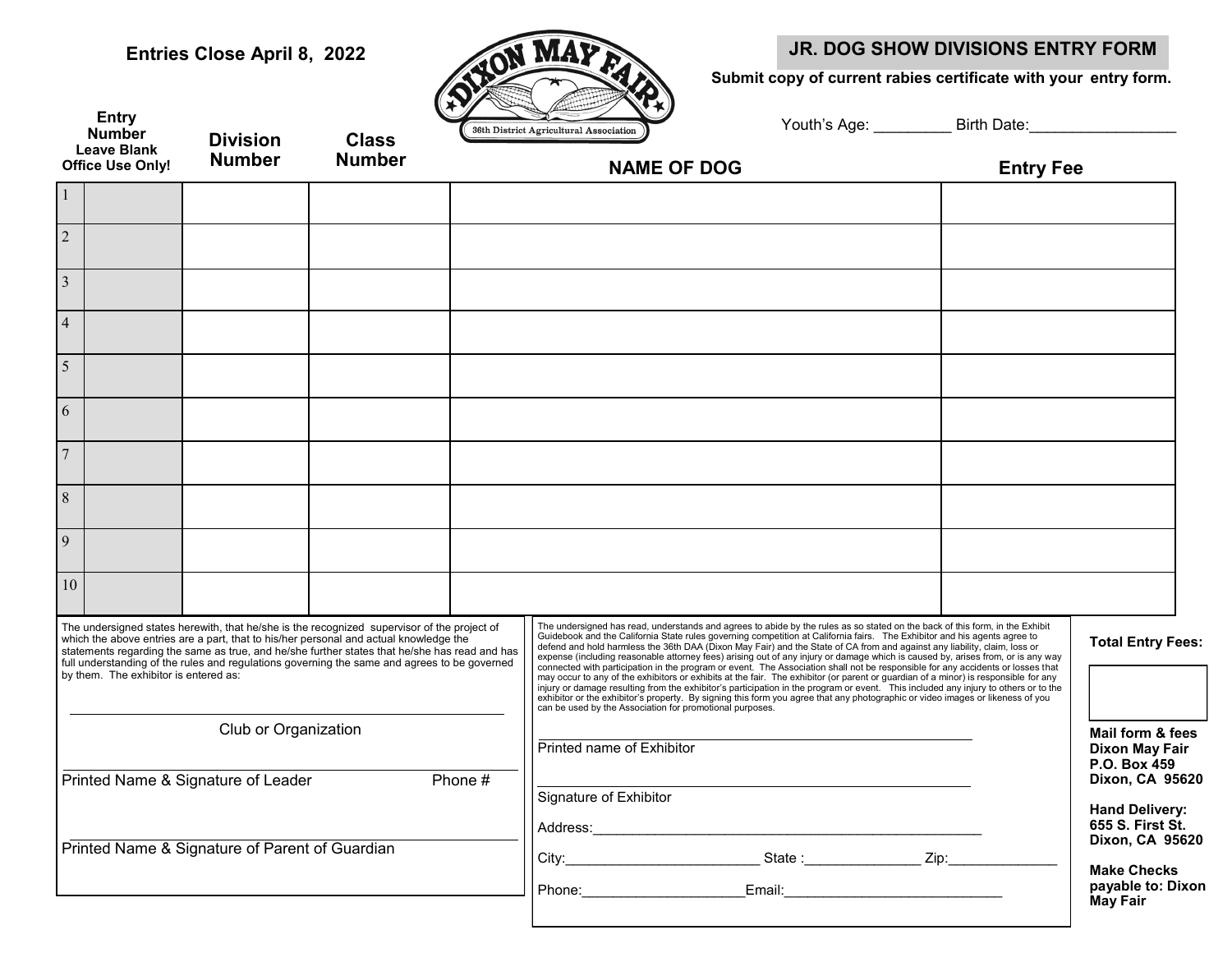**CODE OF CONDUCT:** Minor violations of the fair rules will result in following consequences: a) verbal warning or b) written citation. Serious violations of the rules (i.e. use of alcohol or drugs, physical violence, possession and/or use of a firearm or other weapons) will result in law enforcement being notified, immediate ejection from the fairgrounds, loss of privilege to sell in the Junior Livestock Auction, entries removed from the fairgrounds and loss of awards. Exhibitors, their immediate family and agents thereof, who do not cooperate with security personnel or other Fair officials in all matters of policy, including but not limited to COVID procedures, parking, stall/pen/space assignments and grading, will have their entries cancelled and will be ordered to remove their exhibits from the grounds immediately and forfeit all awards and sale proceeds. All parties involved will not be allowed back on the fairgrounds for the remainder of that fair year. Failure to adhere to this rule will result in being banned from the Dixon May Fair. Exhibitors, their immediate family or agents thereof, causing public disturbances, those that are uncooperative and/or unsportsmanlike, those not following good animal welfare practices as determined by management, or those found in violation of rules or in practices inadmissible with the Fair program and/or policies/procedures shall be penalized. Penalties shall include forfeiture of awards and sale proceeds.

**ALCOHOL POLICY:** The following are the procedures that the Dixon May Fair will follow to minimize any alcohol-related problems:

1) We will not allow alcohol to be brought onto the fairgrounds. No ice chest, six packs, bottles or cans of any kind will be allowed on the grounds.

2) No drinking in parking lots.

3) No Adult exhibitor will be allowed to consume alcohol while on duty or in their exhibit area.

4) ZERO tolerance of minors and alcohol. Minors exhibiting at the fair will have their exhibit removed from any competition and sale and will be stripped of all awards.

**SAFETY:** Exhibitors, parents and leaders are responsible to ensure the livestock facility and activities are safe for themselves and the public. Animals are not allowed outside the barn area. Keep animals off paved area walkways. Animals must remain in their species area. (For example: sheep are not allowed in beef area). No livestock is to be in the Overnight Camping area at any time.

## **ANIMAL CARE:**

Muzzling of animals is prohibited.

The use of the following is prohibited while on the fairgrounds: cable halters, spikes, claw or pinch collars or any other apparatus deemed to be inhumane or give the perception of being inhumane as determined by the Fair Association.

Exhibitors are urged to remember that the continued growth and development of the Fair depends, in large measure, upon the interest and support of the Fair going general public. For this reason, exhibitors should assist the Fair management by keeping exhibits and displays clean, neat and attractive. Awards may be withheld if animals are not fed, watered and cared for while at the Fair. There is no advertising/ sponsorship or for sale signs allowed on pens.

Exhibitors must have animals, aisles, stalls, and/or pens cleaned and all tack out of the way of the public by 9:00 a.m. daily, or risk the withholding of cash awards and/or elimination from the Junior Livestock Auction at the 2023 Dixon May Fair.

 **JUDGING:** No one (parent, leader, advisor or relative of exhibitor) may interfere with judging sheets or judge's decisions. If this occurs the exhibitor will be disqualified and asked to leave the fair without premiums or awards. They will not be able to exhibit/show in the 2023 fair.

**Exhibitor Required Participation:** Exhibitors will be assigned a work time to assist with the following: pre-fair set-up or post fair clean-up and/or daily duty failure to work your shift will result in a \$100 deduction from their auction check and disciplinary action resulting in loss of ability to participate in future Dixon May Fair livestock events.